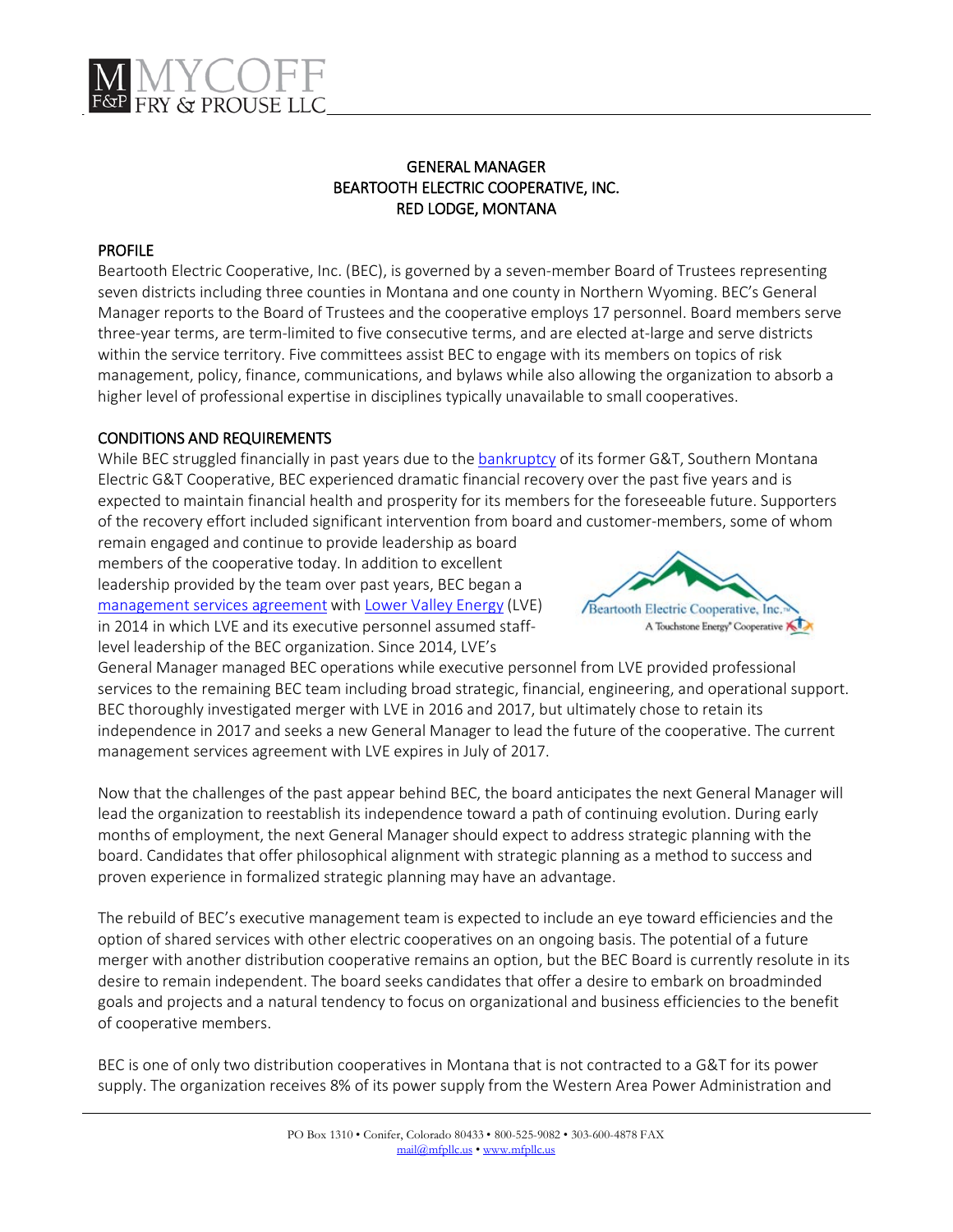92% of its power supply fro[m Twin Eagle](http://www.twineagle.com/) in a contract that expires September of 2017. BEC recently signed a contract with Morgan Stanley to supply wholesale power from September 2017 through 2022. While the BEC Board of Trustees is measured in its desire to require a higher level of power supply acumen in its next General Manager and provides significant power supply support to the BEC team, ideal candidates will offer above-average experience in the evaluation of power supply alternatives and risk and the negotiation and maintenance of third-party supplier contracts.

As can be seen on the cooperative's [web site,](http://www.beartoothelectric.com/) BEC is a highly transparent, communicative, and engaging cooperative with its members and receives above-average attention from the member base. Ideal candidates will offer a team-oriented approach to managing and setting goals for the cooperative and should expect to support and evolve this environment in the future. The board anticipates a leader that can contribute to BEC's best interests at the regional and national level, but expects its General Manager to focus locally first and be an integral leader in the communities that BEC serves.

Ideal candidates will offer broad management experience, exemplary interpersonal skill, and a willingness to both provide and receive leadership in the boardroom in an open and transparent environment. A culture of accountability while maintaining trust and delegation of responsibility to subordinates is a preferred management style. Integrity and ethics are paramount qualifications. Candidates should offer exemplary written and verbal communication skills. It is important that candidates are adept listeners with a

collaborative style. Ideal personality traits include a balance between humility and confidence, a sense of humor, a respectful tenacity, and courage to proactively address uncomfortable challenges.

Strong financial acumen or substantive experience with utility finances is a preference. Experience evaluating traditional and modern rate options is desired.

## BEARTOOTH ELECTRIC COOPERATIVE, INC.

BEC is a not-for-profit company with its office located in beautiful Red Lodge and a crew outpost located in Columbus, Montana. BEC incorporated in 1938 and offers a long history of service to Stillwater, Sweetgrass, and Carbon Counties in Montana along with a portion of Park County in Wyoming. BEC serves over 6,000 meters. While the City of Red Lodge is the home to BEC's headquarters building, only 20% of its cooperative members are located in the area surrounding Red Lodge.

#### **HOLT** 7 STILL WATER 2010 REET **JMBUS** COUNTRYMAN INEGRE SWEETGRASS STRAWING ROCKVAL HANE 2 JOLTEN **STREWATE BSARDKEE** 6 ADYD **ISHTAIL** NYE 5 EDG BERT 湿 ensch Ellin UTHER CARBON<br>COUNTY 3 **Sks**  $\overline{4}$ BRIDGE **EAST BEAR** STILL WATE BELFRY 1 CARBON<br>CDUNTY **BARS** PARK CTY<br>WYDMING

#### Helpful Web Links:

[Main Web Site](http://www.beartoothelectric.com/) [About Us/Key Facts and Figures](http://www.beartoothelectric.com/content/about)  [Annual Reports](http://www.beartoothelectric.com/content/annual-reports)  **Newsletters** [Board of Trustees](http://www.beartoothelectric.com/content/board-trustees)  [Cooperative Bylaws](http://beartoothec.coopwebbuilder2.com/content/bec-bylaws)  [RUS Financial and Operating Reports-Annual Budgets and Audits –](http://www.beartoothelectric.com/content/cooperative-financials) Tax Returns